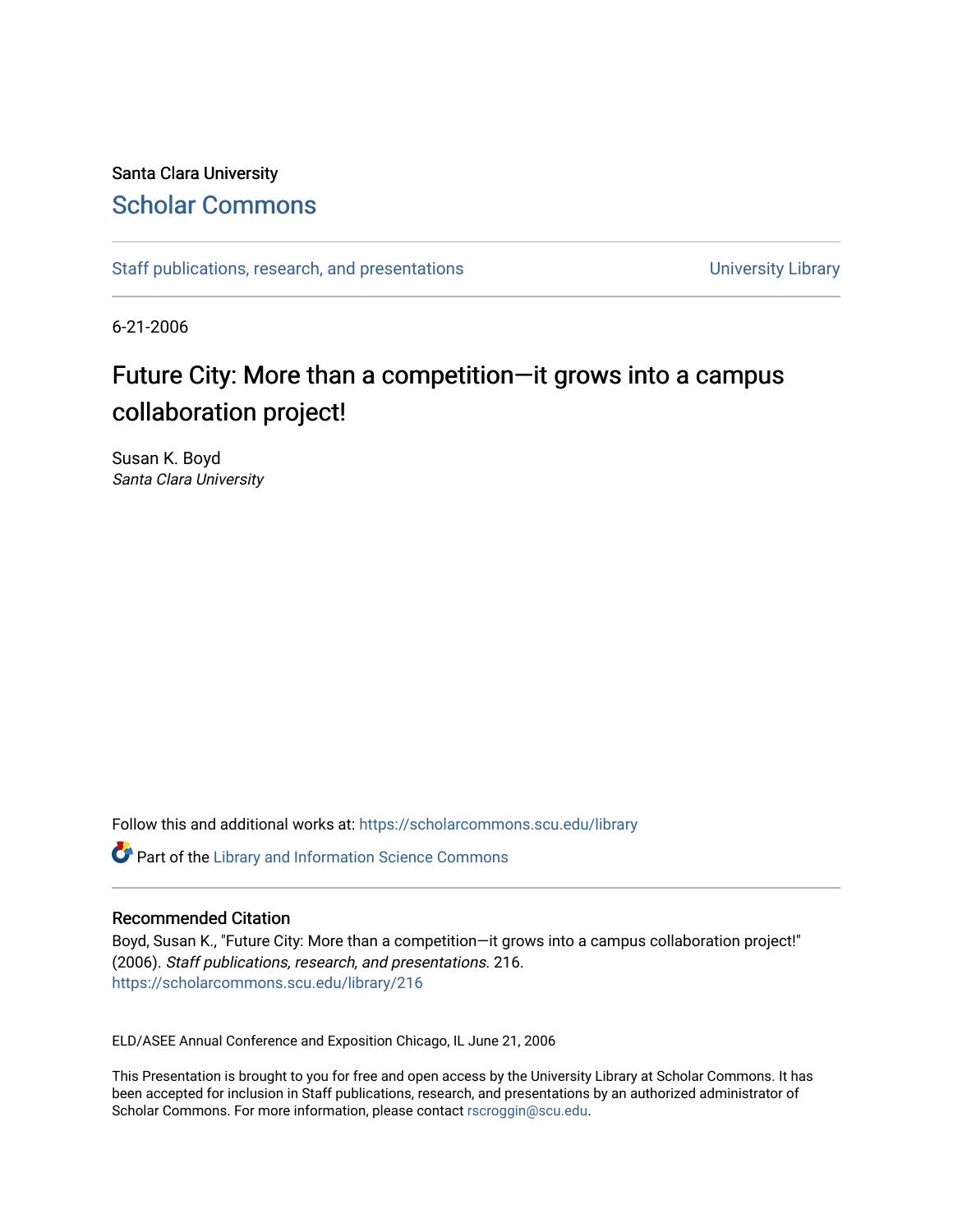

# **Future City: More than a competition—it grows into a campus collaboration project!**

Susan Boyd Michel Orradre Library Santa Clara University

**ELD/ASEE Annual Conference and Exposition Chicago, IL June 21, 2006**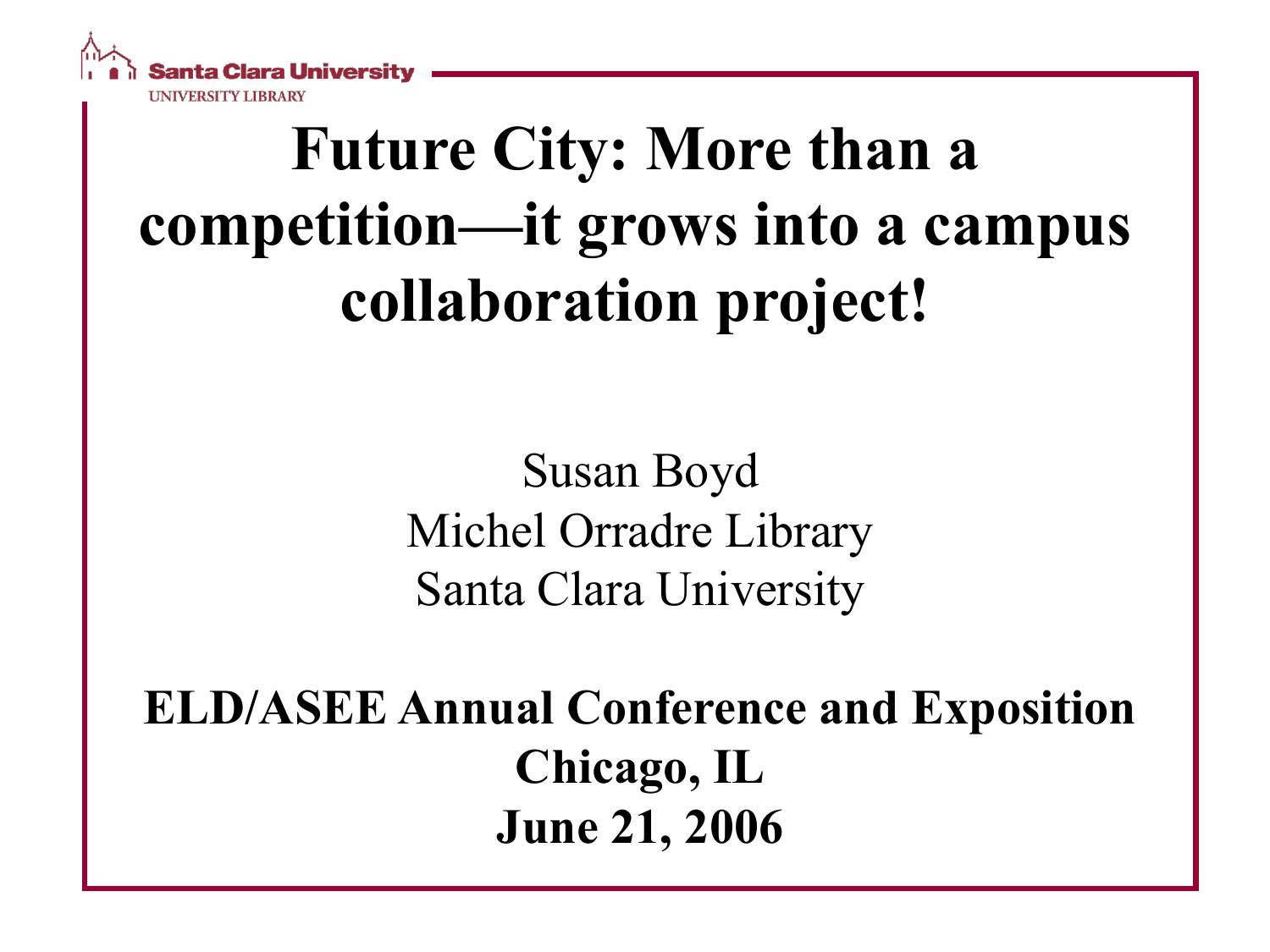

### **The Evolution of a Library Exhibit**

- Exhibit proposal: Display winning models from the Future City regional competition held at SCU on January 28, 2006.
- Requesting department: Civil Engineering.
- Brainstorm: What else can we do in addition to having 1-2 city models in the library's lobby?
- Answer: Showcase the use of environmentallyfriendly building materials on campus and what each of us could do to promote sustainability.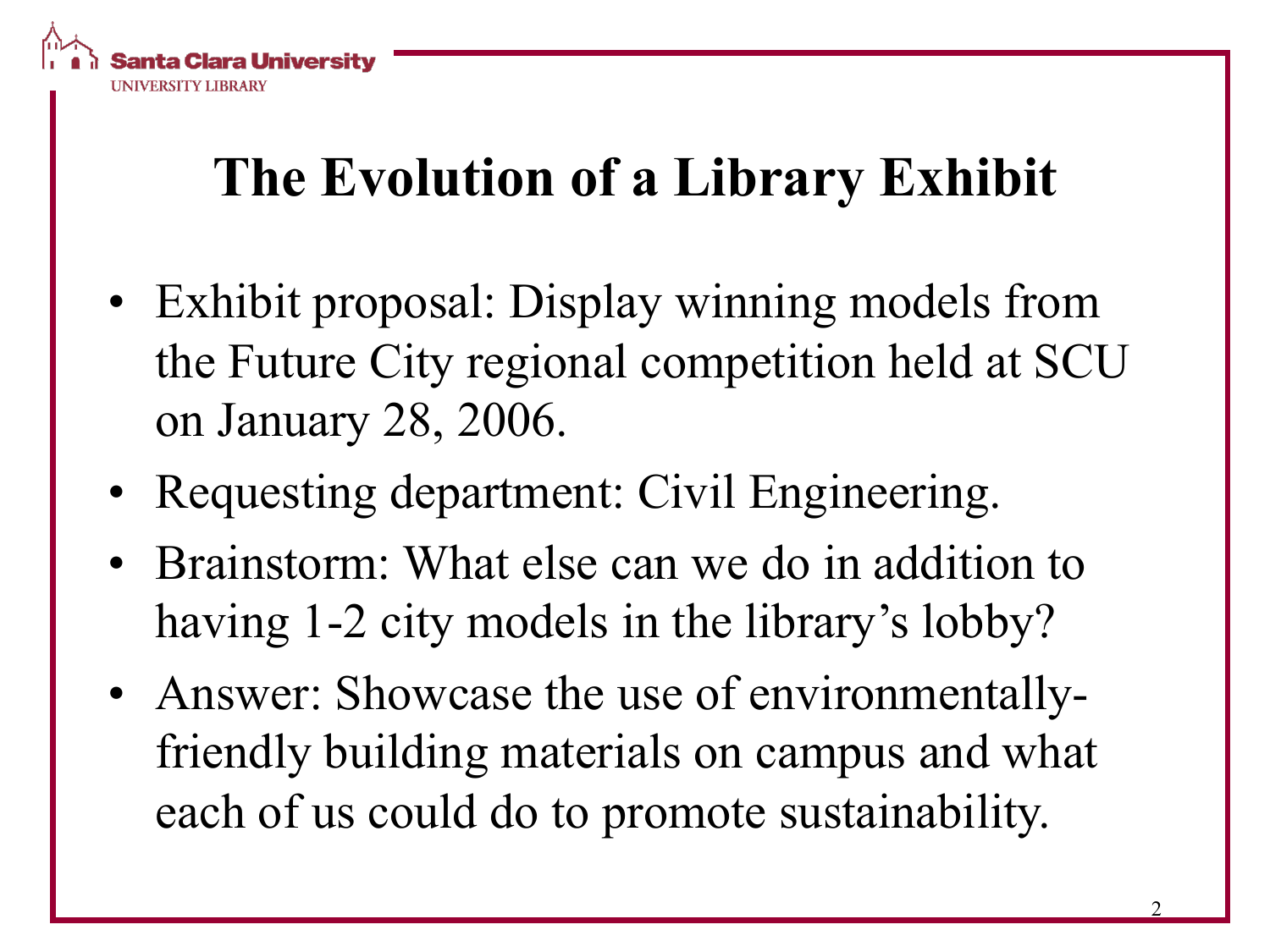

#### **What is the Future City competition?**

- Annual competition for  $7<sup>th</sup>$  and  $8<sup>th</sup>$ -grade students sponsored by National Engineers' Week.
- Student teams use SimCity software to design a future city, and then physically construct a model city using "sustainable" materials and methods that would be in harmony with the environment.
- The aim of the contest is to further student interest in engineering and science. It requires problem-solving, teamwork, research, presentation and computer skills.
- Each regional winner is invited to participate in the national competition held in Washington D.C., during National Engineers' Week in February.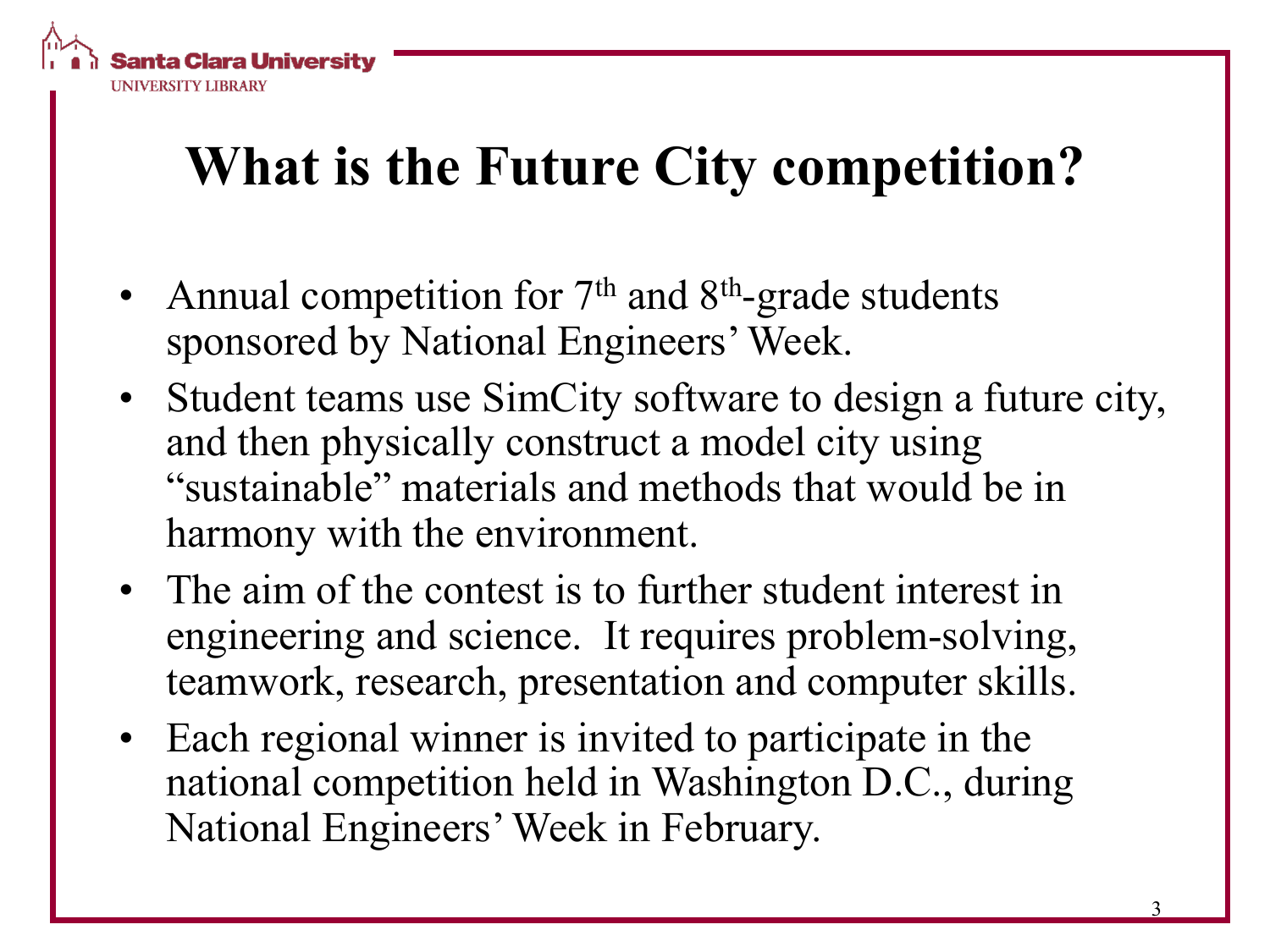

# **Campus Collaboration**

- Civil Engineering Department
- Environmental Studies Institute
- University Operations/Facilities
- University Library
- Students: Residential Learning Community (RLC) named "Cypress" (formerly called Education for a Sustainable Future).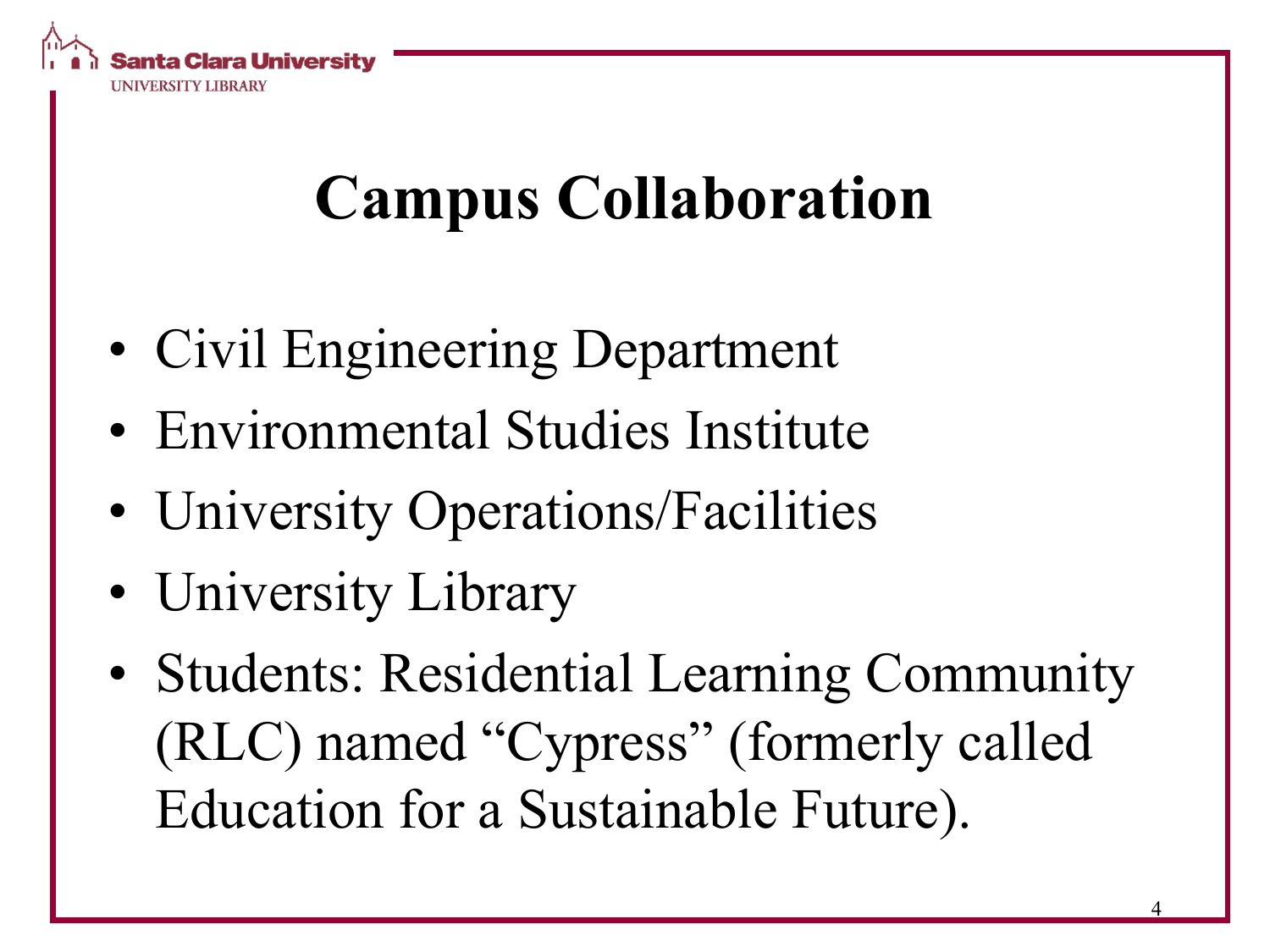

# **Civil Engineering**

- CE Chair coordinated the logistics for the Future City N. California Regional contest.
- Provided examples of Senior Design Projects in the category of "Sustainable Engineering Systems."
- Photos and construction materials were on display from these projects:
- Seismic susceptibility and sustainability of clay brick structures in El Salvador.
- Human powered utility vehicle.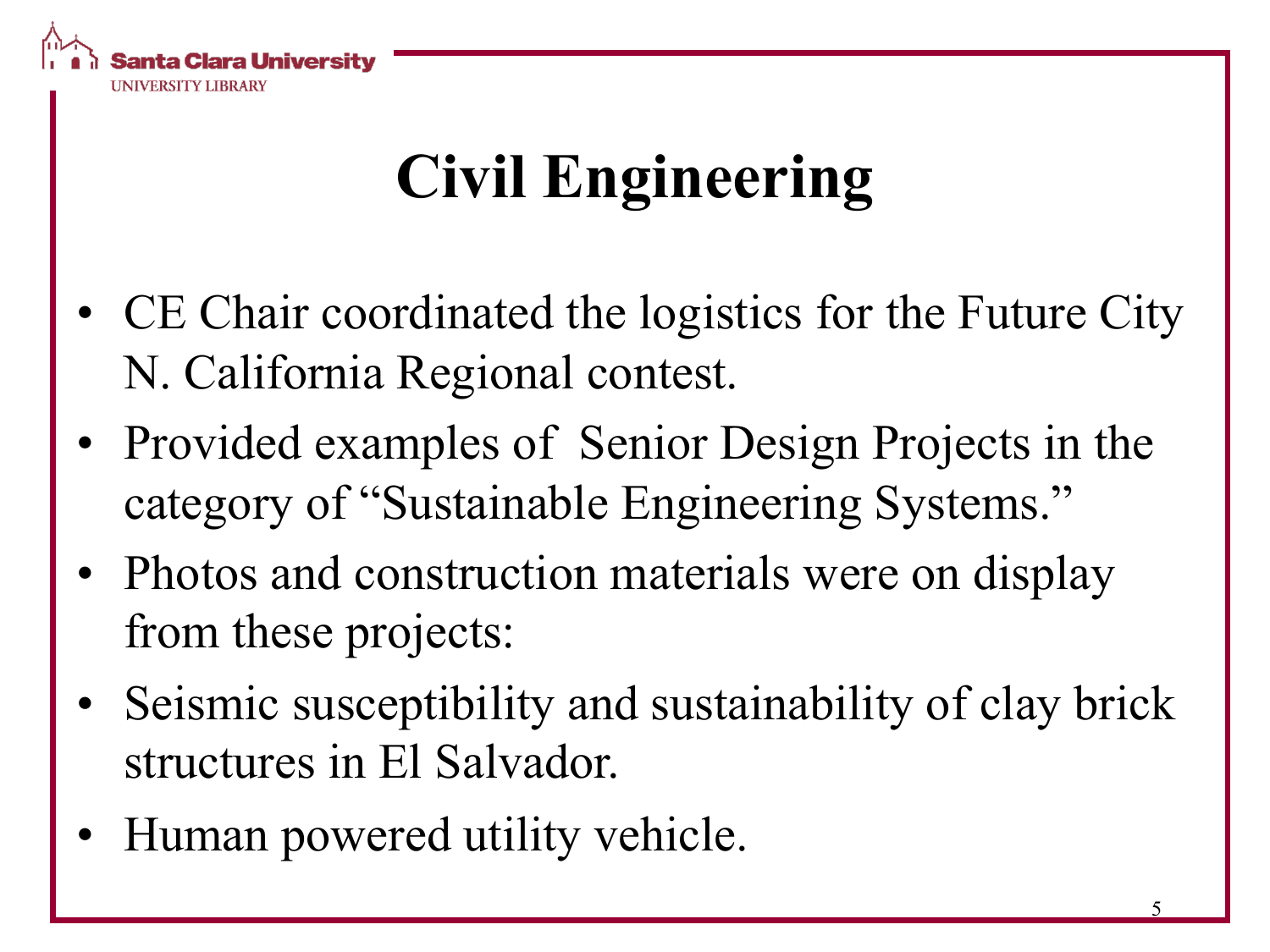

## **Environmental Studies Institute**

- Provided photos, diagrams, explanations and materials for their display titled:
	- What is Sustainability?
	- Collaborated with the library on recommending books and providing a bibliography of resources in this area.
- Provided a speaker for a lunch-time presentation:
	- Consumption and Sustainability: Can we really change?
	- Presenter: Dr. Sean Watts, Environmental Studies Department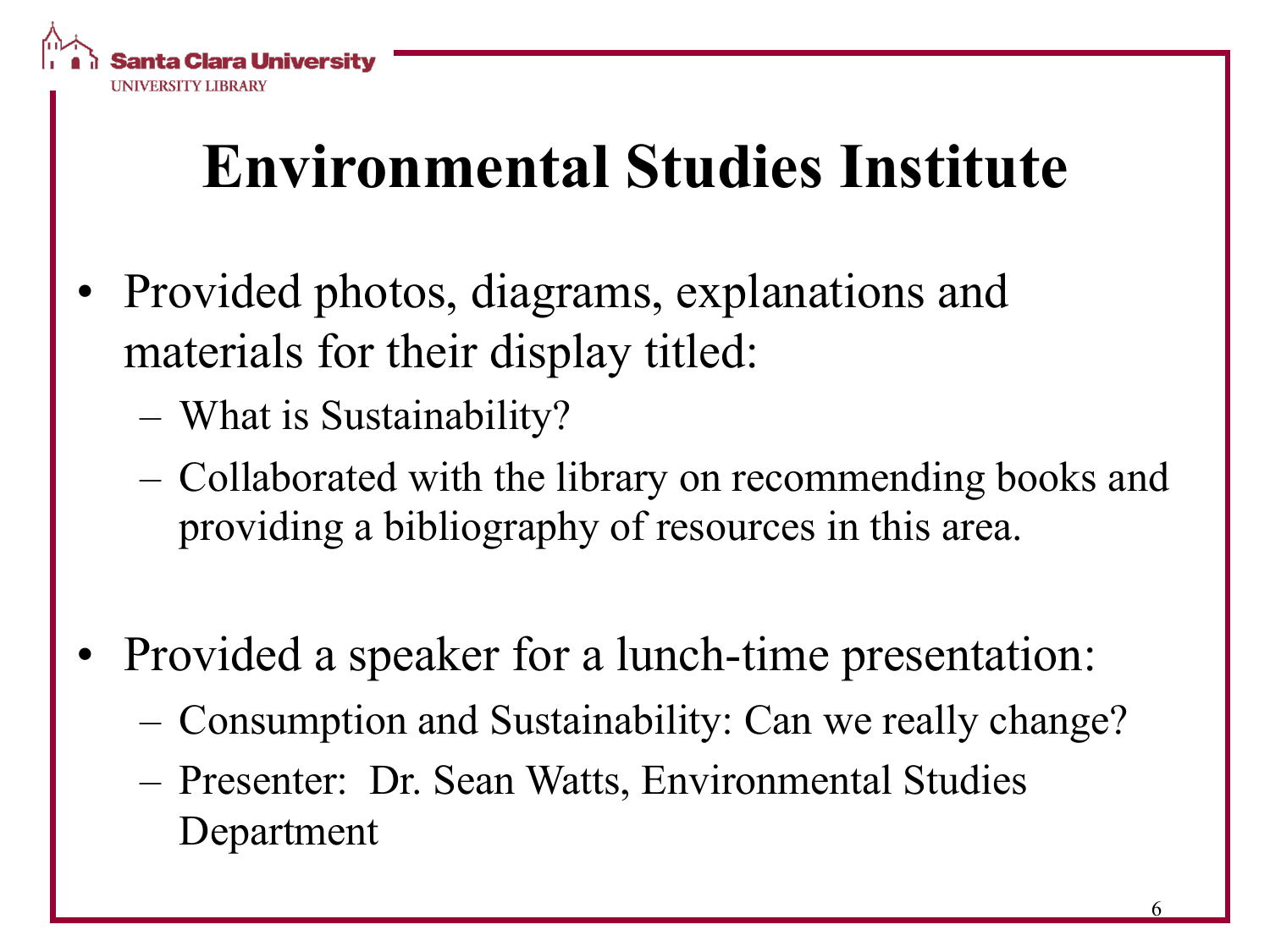

# **University Operations/Facilities**

• Provided examples of sustainable building materials used to construct the new "green" Kennedy Mall Student Center on campus.

Items included: sustainable building materials, floor –mounted air diffuser, and a water-free urinal.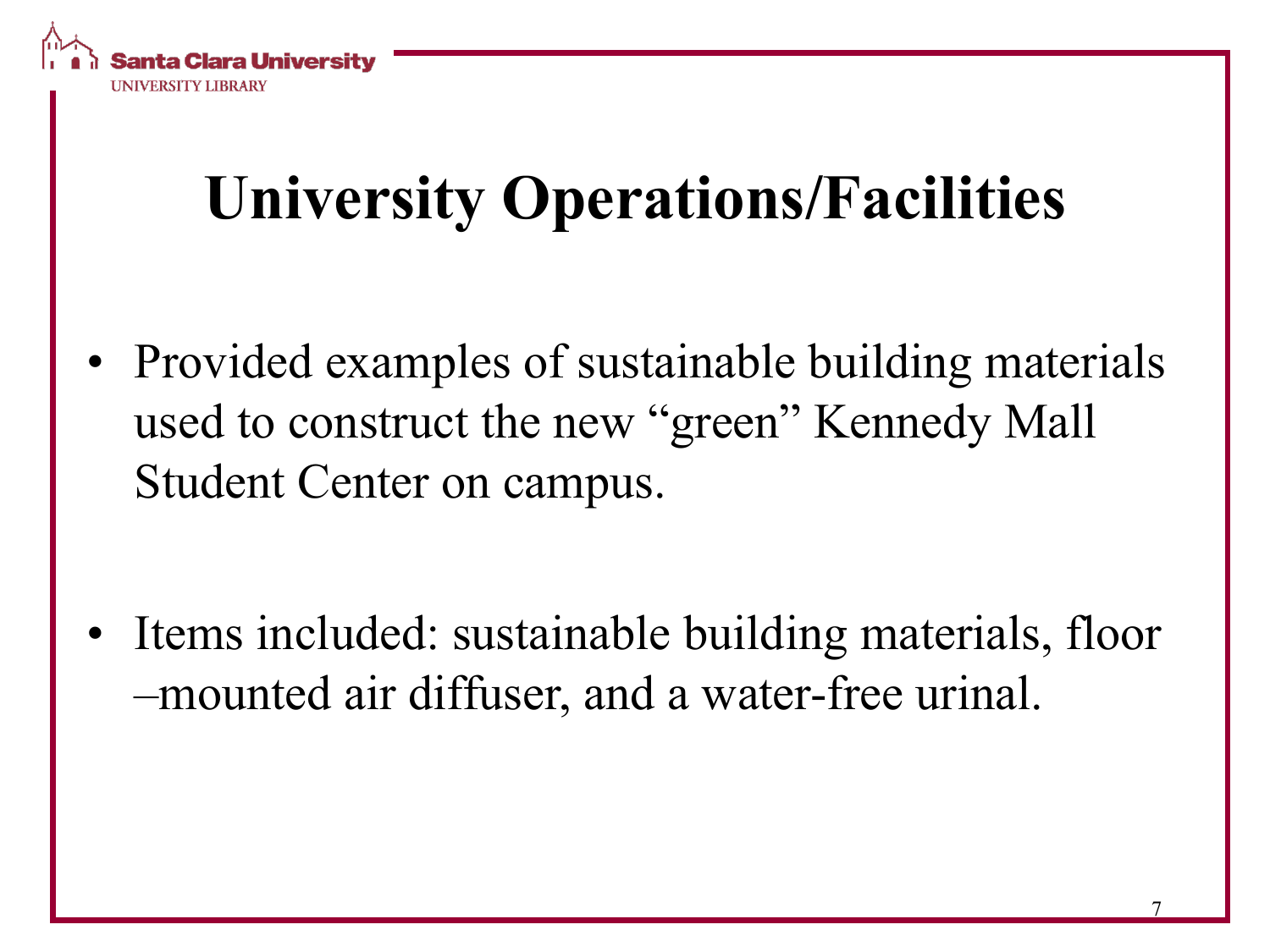

# **University Library**

- Provided exhibit space: Library lobby and four display cases available during Winter Quarter 2006.
- Provided a conference room for planning meetings with exhibit participants.
- Provided a coordinator for the exhibit:
	- Susan Boyd, Engineering/Math Subject Specialist, Interim Science Specialist, and member of the Library's Exhibits Committee and Marketing Committee.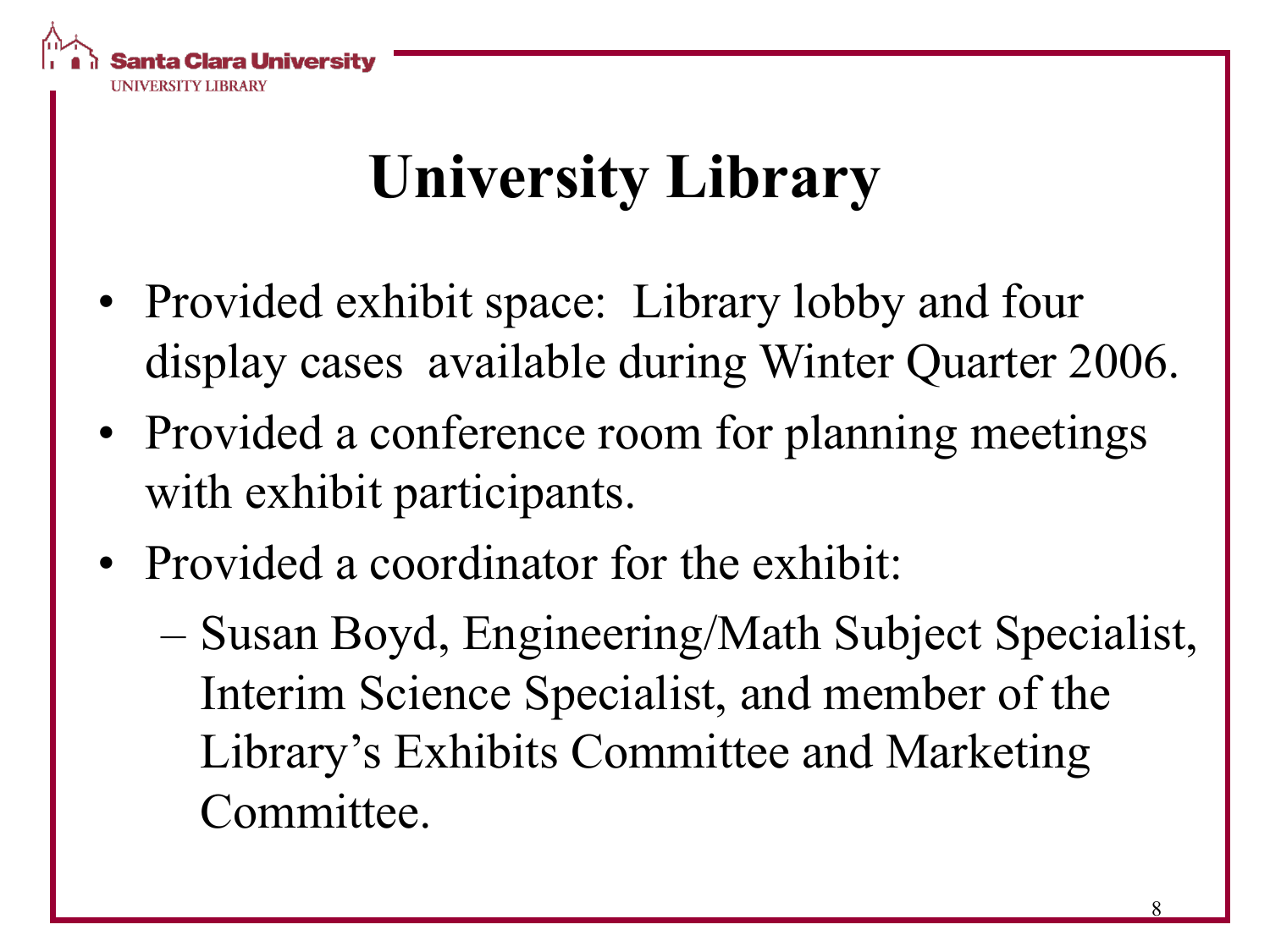

# **Residential Learning Community (RLC)**

• Provided poster presentations of the best sustainability projects from an Environmental Studies class.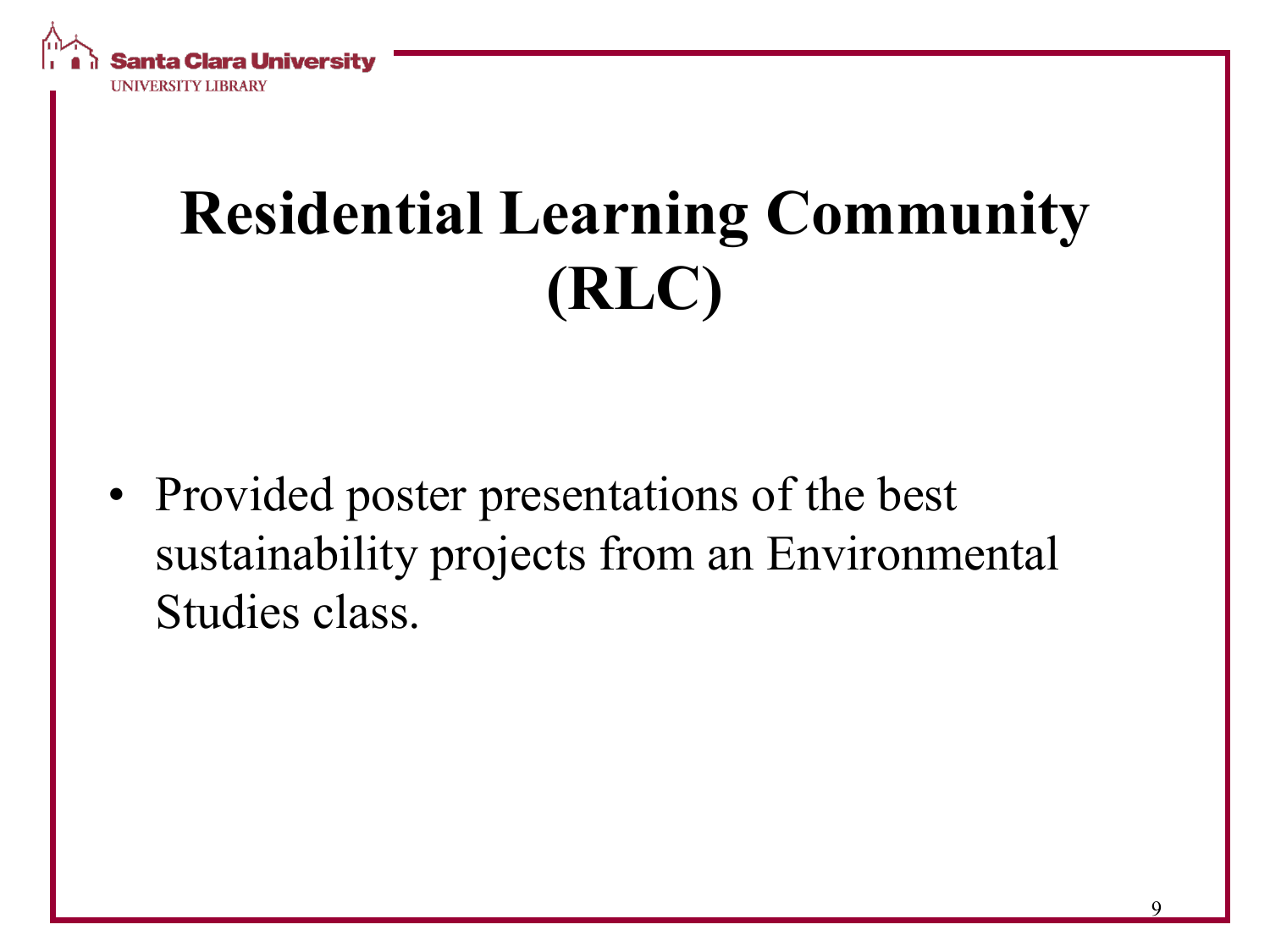

# **Marketing the Exhibit**

• FYI

– Article in the online faculty/staff newsletter.

- University Events Calendar
	- Online link to library page with more information.
- E-mail Announcements to Faculty and Staff.
- Library Homepage
	- A link to more information about the exhibit, and a bibliography of sustainability resources.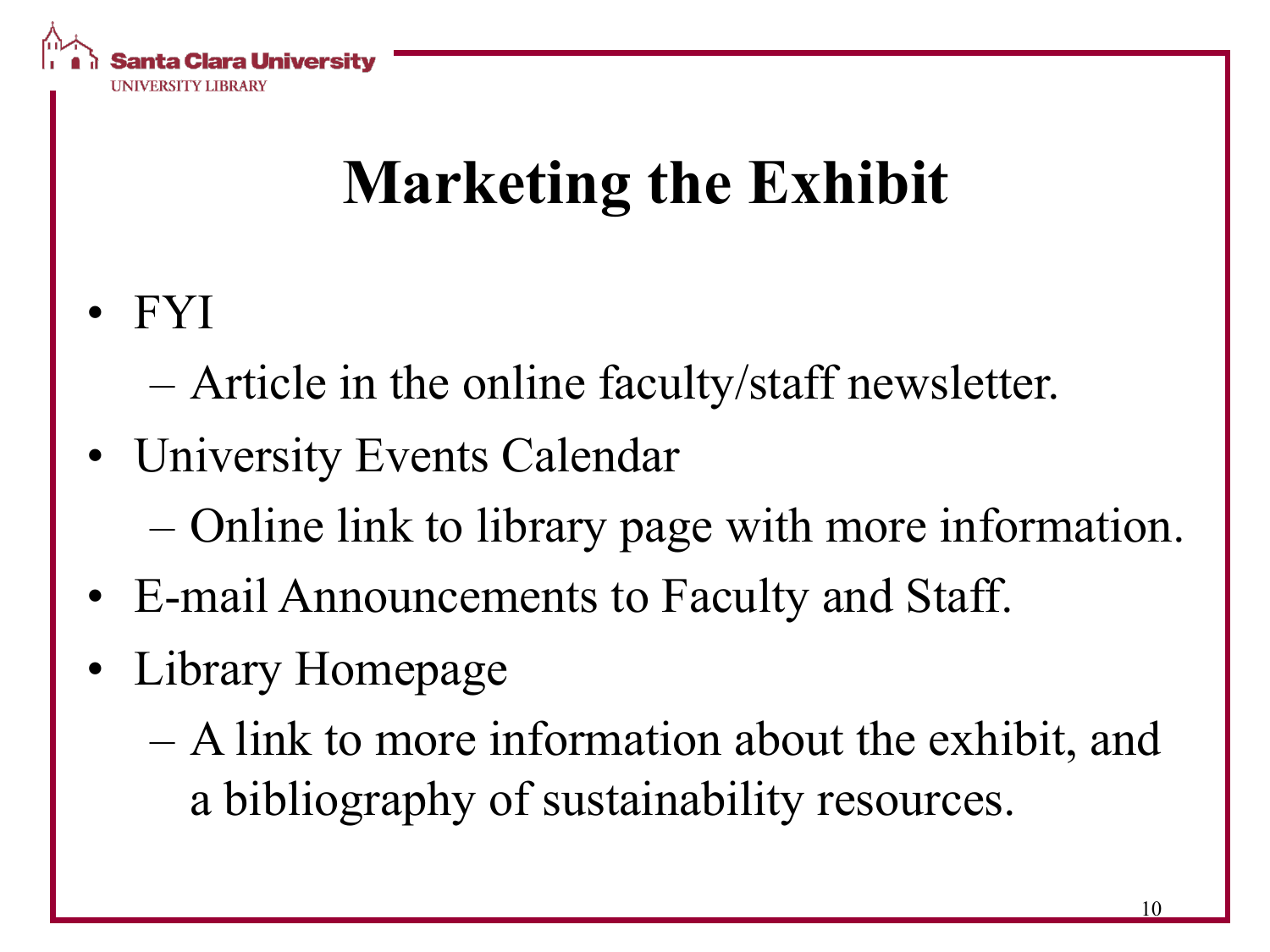

# **Library Exhibits: The Key to Success**

- Collaboration: advantages
	- Creates campus "buzz."
	- Work together on programming.
	- Diversifies the exhibit.
	- Contributions to the materials on display are shared among groups involved.
	- Creates positive PR for the library with other campus organizations.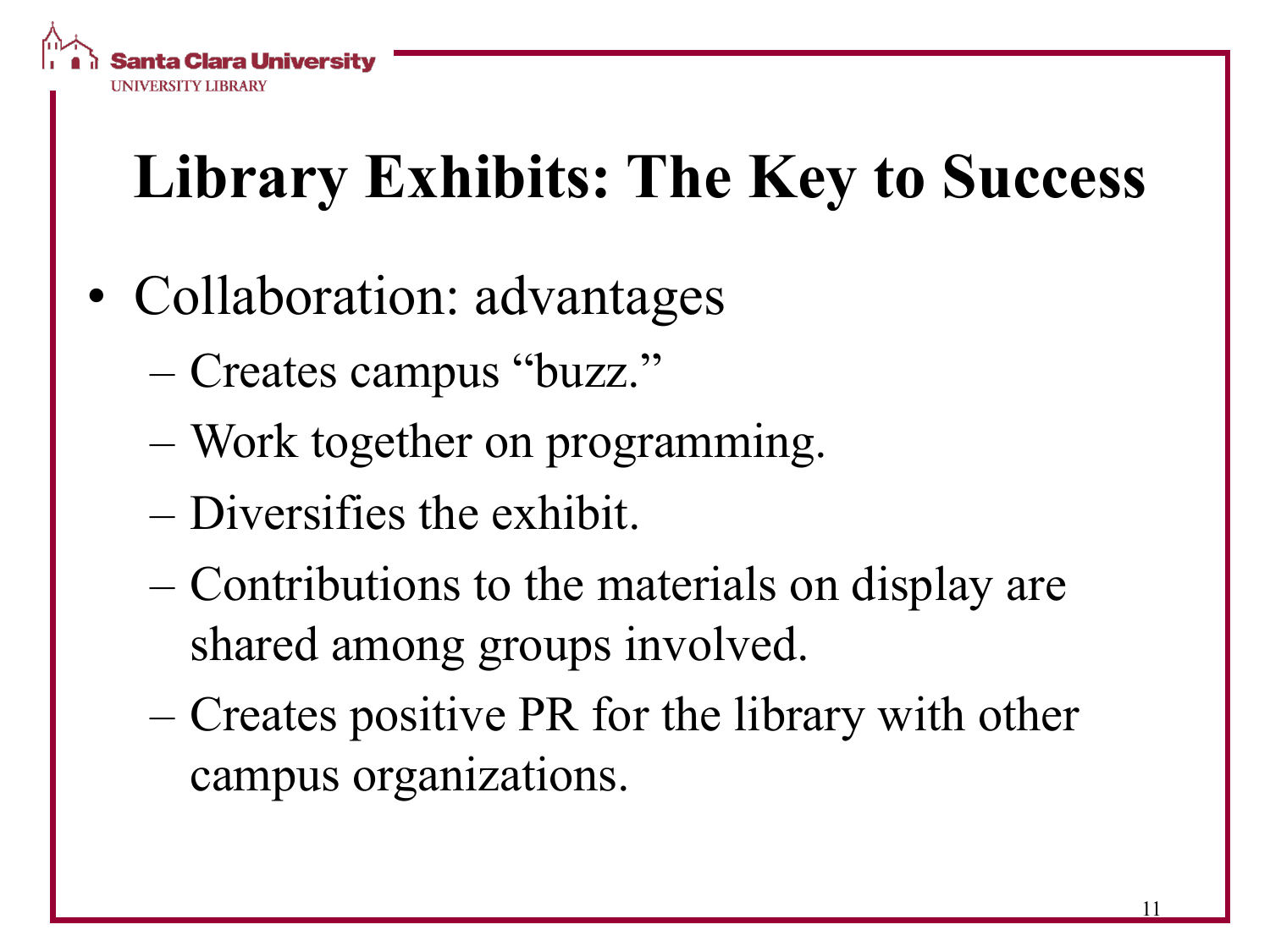

## **Benefits for the Library**

- Provides an educational tool.
- Encourages scholarly activity.
- Attracts the campus and the surrounding community to the library.
- Showcases the physical library vs. the virtual one.